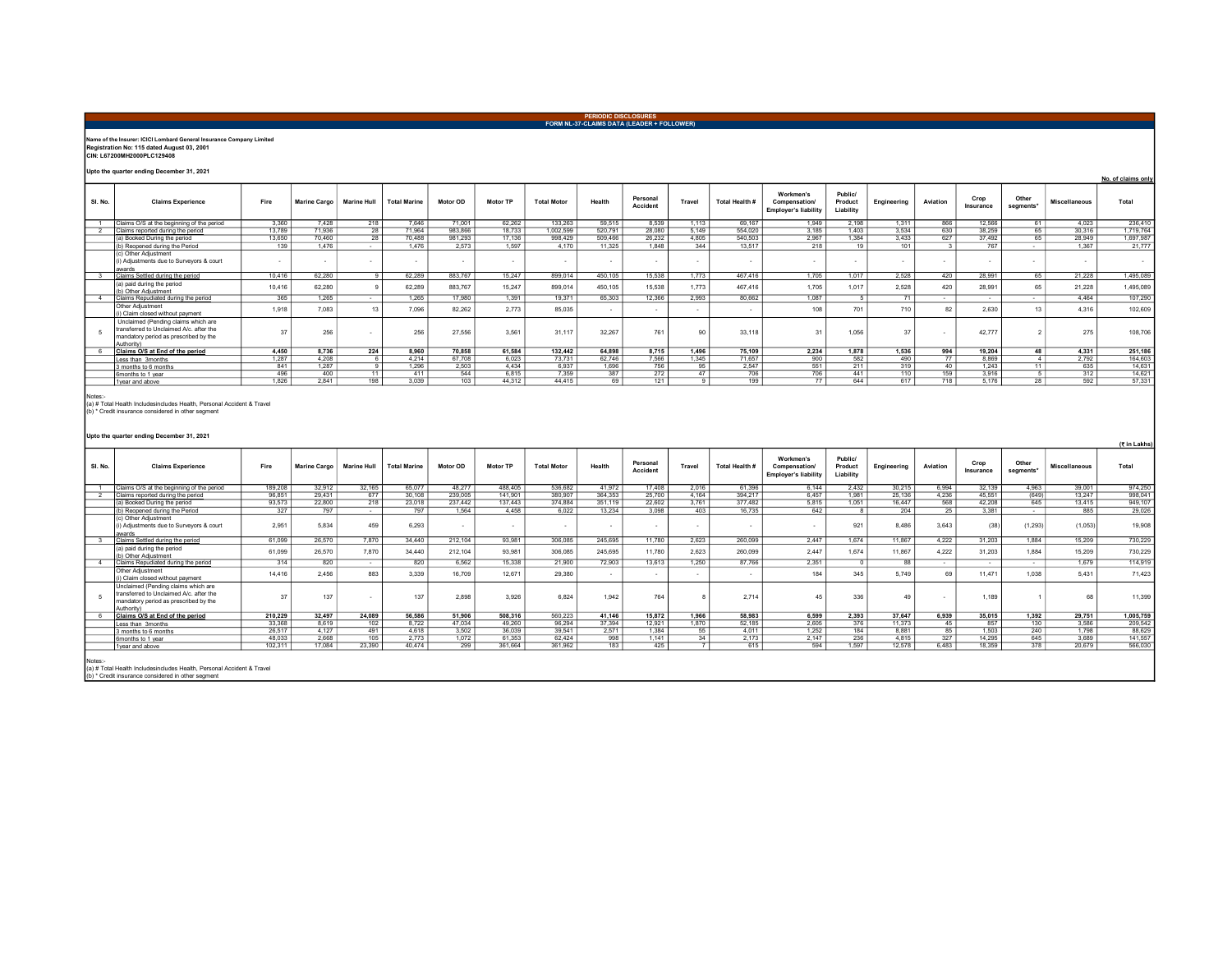## PERIODIC DISCLOSURES FORM NL-37-CLAIMS DATA (LEADER) Name of the Insurer: ICICI Lombard General Insurance Company Limited Registration No: 115 dated August 03, 2001 CIN: L67200MH2000PLC129408 Upto the quarter ending December 31, 2021 No. of claims only Workmen's Public/ Product Crop<br>Insurance Other Personal Travel Total Health # Sl. No. Claims Experience Fire Marine Cargo Marine Hull Total Marine Motor OD Motor TP Total Motor Health Personal Compensation/ Engineering Aviation Other Miscellaneous Total<br>segments\* Miscellaneous Employer's liability Liability 1 Claims O/S at the beginning of the period 852 3,526 96 3,622 71,001 62,262 133,263 59,511 8,538 1,113 69,162<br>2 Claims operaded authority of the 1999 15 59,104 983,886 18.733 1,022,599 598,356 26,090 51,149 50,1891 3,135<br> 2 <u>Claims reported during the period</u> 6.205 | 56,089 | 15 | 56,104 | 983,866 | 18,733 | 1,002,599 | 520,655 | 28,080 | 5,149 | 553,884 | 3,185 | 1,401 | 2,847 | 215 | 38,259 | 65 | 30,153 | 1,694,917 (a) Booked During the period 6,074 54,616 15 54,631 981,293 1,7136 988,429 4,805 2,6232 4,805 540,393 2,967 1,382 2,748 214 37,492 65 28,788 1,673,183 (b) Reopened during the Period | 131 | 1,473 - 1,473 | 2,573 | 1,597 | 4,170 | 11,299 | 1,848 | 344 | 13,491 | 218 | 19 | 99 | 1 | 767 | - | 1,365 | 21,734 (c) Other Adjustment (i) Adjustments due to Surveyors & court - - - - - - - - - - - - - - - - - - awards 3 <u>|Claims Settled during the period</u> 4,035 | 46,095 | 46,097 | 463,097 | 883,767 | 899,014 | 450,098 | 1,773 | 467,409 | 1,017 | 1,017 | (a) paid during the period (b) Other Adjustment 46,095 4,035 2 46,097 883,767 15,247 899,014 450,098 15,538 1,773 467,409 1,705 1,017 1,940 107 28,991 65 21,085 1,471,465 Claims Repudiated during the period<br>Other Adjustment 4 <mark>Claims Repudiated during the period</mark> | 365 1,265 - | 1,265 17,980 1,391 19,371 65,170 12,365 2,993 80,528 1,087 5 71 - | - | - | 4,464 107,156 Unclaim closed without payment<br>(i) Claim closed without payment<br>Unclaimed (Pending claims which are -view Augustums | 1,122 6,999 10 7,009 82,262 2,773 85,035 - - - 1 - 108 701 680 31 2,630 13 4,309 101,638<br>(i)Claim closed without payment | 1,122 6,999 10 7,009 82,262 2,773 85,035 - - - - 1 transferred to Unclaimed A/c. after the 5 mandatory period as prescribed by the 256 - 256 - 256 27,556 3,561 3,117 32,267 761 90 33,118 31 1,056 37 - 37 - 32,777 27 275 108,706 Authority)<br>Claims O/S at End of the period 6 <u>Claims O/S at End of the period</u> | 1,535 5,256 99 5,355 70,858 61,584 132,442 64,898 8,715 1,496 75,109 2,234 1,863 824 139 19,201 48 3,982 247,732 Less than 3months 699 4,000 2 4,002 67,708 6,023 73,731 62,746 7,566 1,345 71,657 900 582 472 46 8,869 4 2,784 163,746 3 months 493 | 746 | 7 | 753 | 2,503 | 4,434 | 6,937 | 1,696 | 756 | 95 | 2,547 | 551 | 210 | 234 31 1,433 | 11 | 623 | 13,633 6monthsto1year | 263 | 325 | 10 335 | 544 6,815 7,359 387 272 | 47 706 706 1 35 84 44 3,916 5 293 14,146 1year and above 80 185 80 265 103 44,312 44,415 69 121 9 199 77 636 34 18 5,173 28 282 51,207 Notes:- (a) # Total Health Includesincludes Health, Personal Accident & Travel (b) \* Credit insurance considered in other segmentUpto the quarter ending December 31, 2021 (१ in Lakhs) Τ Τ Τ Τ Τ  $\mathbf{I}$  $\overline{1}$  $\overline{\phantom{a}}$  $\mathbf{I}$ Workmen's Public/ Other

| SI. No. | <b>Claims Experience</b>                                                                                                              | Fire   | <b>Marine Cargo</b> | <b>Marine Hull</b> | <b>Total Marine</b> | Motor OD | <b>Motor TP</b> | <b>Total Motor</b> | Health  | Personal<br>Accident | Travel                   | Total Health # | <b>MOUVILLE 11 2</b><br>Compensation/<br><b>Employer's liability</b> | <b>FUDIIG</b><br>Product<br>Liability | Engineering | Aviation        | Crop<br>Insurance | Other<br>segments* | <b>Miscellaneous</b> | Total   |
|---------|---------------------------------------------------------------------------------------------------------------------------------------|--------|---------------------|--------------------|---------------------|----------|-----------------|--------------------|---------|----------------------|--------------------------|----------------|----------------------------------------------------------------------|---------------------------------------|-------------|-----------------|-------------------|--------------------|----------------------|---------|
|         | Claims O/S at the beginning of the period                                                                                             | 60.470 | 26.624              | 21.868             | 48.491              | 48.277   | 488,405         | 536.682            | 41.091  | 17.369               | 2.016                    | 60.476         | 6.144                                                                | 2.318                                 | 20.405      | 793             | 32.137            | 4.963              | 36.385               | 809.264 |
|         | laims reported during the period                                                                                                      | 55,719 | 25,887              | 186                | 26,073              | 239,005  | 141,901         | 380.907            | 357,846 | 25,700               | 4.164                    | 387,709        | 6.457                                                                | 1.974                                 | 21,790      | 744             | 45.551            | (649)              | 12.563               | 938,837 |
|         | (a) Booked During the period                                                                                                          | 49,408 | 19.332              | 111                | 19,443              | 237.442  | 137,443         | 374,884            | 345,872 | 22.602               | 3,761                    | 372.235        | 5,815                                                                | 1,045                                 | 13,248      | 94              | 42.208            | 645                | 12.828               | 891,853 |
|         | (b) Reopened during the Period                                                                                                        | 272    | 789                 | $\sim$             | 789                 | 1.564    | 4458            | 6.022              | 11,973  | 3.098                | 403                      | 15.474         | 642                                                                  | $\overline{B}$                        | 165         |                 | 3.381             | $\sim$             | 885                  | 27,639  |
|         | (c) Other Adiustment<br>(i) Adjustments due to Surveyors & court<br>awards                                                            | 6.040  | 5.766               | 75                 | 5.841               | . .      |                 |                    |         |                      | $\overline{\phantom{a}}$ |                |                                                                      | 921                                   | 8.377       | 648             | (38)              | (1, 293)           | (1, 150)             | 19.345  |
|         | laims Settled during the period                                                                                                       | 40.399 | 22.547              | 6.455              | 29.002              | 212.104  | 93 981          | 306.085            | 240.849 | 11742                | 2.623                    | 255,214        | 2447                                                                 | 1674                                  | 9.920       | 1.004           | 31.203            | 1.884              | 14 989               | 693.821 |
|         | (a) paid during the period<br>(b) Other Adjustment                                                                                    | 40.399 | 22.547              | 6.455              | 29.002              | 212.104  | 93.981          | 306,085            | 240,849 | 11.742               | 2.623                    | 255.214        | 2.447                                                                | 1.674                                 | 9.920       | 1.004           | 31.203            | 1.884              | 14.989               | 693,821 |
|         | Claims Repudiated during the period                                                                                                   | 314    | 820                 | $\sim$             | 820                 | 6.562    | 15.338          | 21,900             | 71.399  | 13.613               | 1.250                    | 86,262         | 2.351                                                                | $\Omega$                              | 88          | $\sim$          | $\sim$            | $\sim$             | 1.679                | 113.414 |
|         | Other Adiustment<br>i) Claim closed without payment                                                                                   | 7.929  | 1.618               | 850                | 2.468               | 16,709   | 12.671          | 29,380             |         |                      |                          |                | 184                                                                  | 345                                   | 5.364       | 51              | 11,471            | 1.038              | 5.423                | 63,653  |
|         | Unclaimed (Pending claims which are<br>transferred to Unclaimed A/c. after the<br>mandatory period as prescribed by the<br>Authority) | 37     | 137                 |                    | 137                 | 2,898    | 3.926           | 6.824              | 1.942   | 764                  |                          | 2.714          |                                                                      | 336                                   | 49          |                 | 1.189             |                    | 68                   | 11.399  |
|         | Claims O/S at End of the period                                                                                                       | 67.547 | 27.526              | 14.749             | 42.275              | 51.906   | 508,316         | 560,223            | 40.108  | 15,872               | 1.966                    | 57.945         | 6.599                                                                | 2.273                                 | 26.823      | 482             | 35.014            | 1.392              | 26.679               | 827,251 |
|         | Less than 3months                                                                                                                     | 8.483  | 8.275               | 77                 | 8,353               | 47.034   | 49.260          | 96.294             | 36,355  | 12.921               | 1,870                    | 51.147         | 2,605                                                                | 376                                   | 9.691       | 23              | 857               | 130                | 3.495                | 181,454 |
|         | 3 months to 6 months                                                                                                                  | 20.831 | 3.975               | 52                 | 4.028               | 3.502    | 36.039          | 39.541             | 2.571   | 1.384                | 55                       | 4.011          | 1.252                                                                | 179                                   | 8.365       | 53              | 1.503             | 240                | 1 7 7 8              | 81.781  |
|         | 6months to 1 year                                                                                                                     | 17.087 | 2.451               | 68                 | 2.519               | 1.072    | 61.353          | 62.424             | 998     | 1.141                | 34                       | 2.173          | 2.147                                                                | 231                                   | 3,580       | $\overline{27}$ | 14.295            | 645                | 3.230                | 108,360 |
|         | 1 year and above                                                                                                                      | 21.146 | 12.824              | 14.551             | 27.375              | 299      | 361.664         | 361.962            | 183     | 425                  | $\overline{ }$           | 615            | 594                                                                  | 1.486                                 | 5.187       | 379             | 18.357            | 378                | 18.176               | 455.657 |
| Notes:- | (a) # Total Health Includesincludes Health, Personal Accident & Travel<br>(b) * Credit insurance considered in other seament          |        |                     |                    |                     |          |                 |                    |         |                      |                          |                |                                                                      |                                       |             |                 |                   |                    |                      |         |

(b) \* Credit insurance considered in other segment